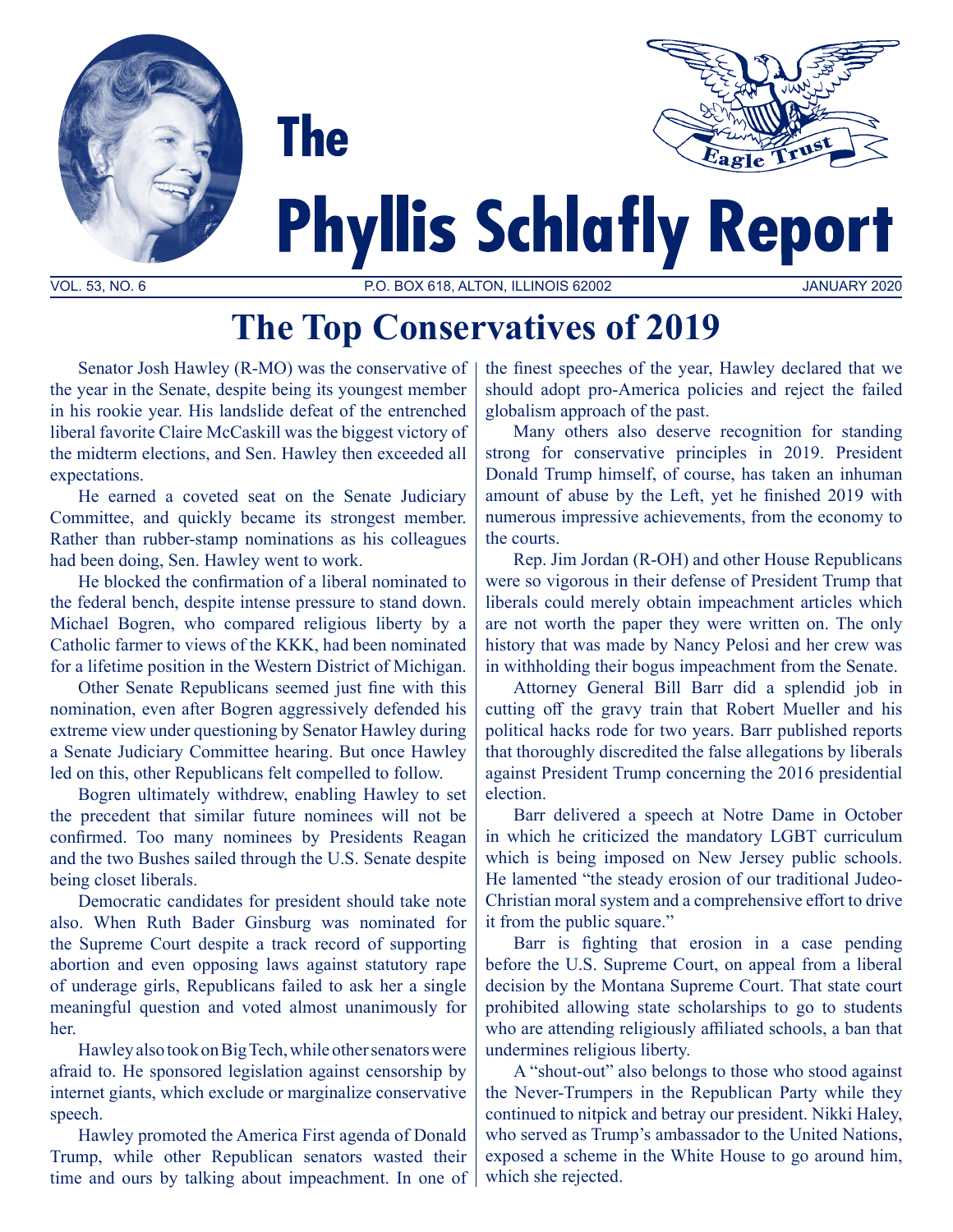And let's not forget the ordinary people who deserve recognition for their conservative actions this past year. Special thanks are warranted to the lifelong British Labour Party voters who repudiated their own political party as it lurched leftward, thereby burying it in a landslide loss not seen since before World War II.

On the other side of the world, there were the courageous protesters in Hong Kong who successfully stood against tyrannical demands by Communist China. They forced China to withdraw its extradition legislation which would have snuffed out remaining freedoms in Hong Kong by enabling China to punish Hong Kong residents through the use of the corrupt Chinese justice system.

Finally, there were liberals who also made 2019 a special year. Jeffrey Epstein did everything liberals like Bill Clinton could have asked for, including protecting him in the end.

Hunter Biden was a gift to conservatives in 2019 who keeps on giving. His dad Joe wants to defy any subpoena by the Senate to avoid explaining how the notorious Hunter ended up living in a multimillion-dollar mansion in posh Hollywood Hills, California.

### **Cert Denied!**

In a stunning reversal of fortune for the abortion industry, the Supreme Court on December 9 let stand a Kentucky law that requires abortion clinics to provide ultrasounds to women seeking an abortion. This may be the first time in 50 years that the Supreme Court has refused to review a significant lower court decision against the interests of abortion providers.

 The pattern since *Roe v. Wade* is that abortion clinics and Planned Parenthood are nearly always successful in getting their petitions granted by the Supreme Court, even though only about 1% of other petitions are granted. There have always been at least four votes on the Court to rule in favor of abortion, and only four votes are needed to grant certiorari, or "cert."

Kentucky passed the Ultrasound Informed Consent Act, known as "H.B. 2," which requires an abortionist to display an ultrasound and amplify the heartbeat of the unborn child for the patient prior to performing an abortion. An abortion clinic challenged this law as somehow being a violation of the First Amendment, even though no one can dispute that every required disclosure is factual and true.

As nearly always happens in these cases, the abortion clinic obtained an injunction in 2017 by a federal district court to block the law from going into effect. From there it went on appeal to the U.S. Court of Appeals for the Sixth Circuit, which presides over Kentucky, Tennessee, Ohio and Michigan.

President Trump has appointed six judges to that appellate court, in a shining example of how important his presidency

has been. A random assignment of a three-judge panel then heard this case.

One of the panelists was Judge John K. Bush, who was nominated by Trump and confirmed by a narrow partyline vote of 51-47 in the summer of 2017. He made the difference, as he wrote the decision for a panel that was evenly divided between the other two judges.

He ruled that the Kentucky law "requires the disclosure of truthful, non-misleading, and relevant information about an abortion." Therefore "it does not violate a doctor's right to free speech under the First Amendment."

But H.B. 2 "should be subjected to heightened scrutiny and deemed unconstitutional, lest our constitution dissolve, and tyranny be erected on its ruins. I dissent!" declared the Obama-appointed panelist, using even an exclamation point to punctuate her outvoted objection.

 The new Democrat governor of Kentucky, Andrew Beshear, has his name on this case but he was unhelpful and the court found that he was not a proper party, in *EMW Women's Surgical Center v. Beshear.* The pro-life governor Matt Bevin, who recently lost narrowly to Beshear, was the one who fought for this victory, and the continuing GOP majority in the legislature will prevent its repeal.

 The abortion clinic next filed for a rehearing *en banc*, but the six new Trump judges held strong in defense of the panel's initial decision. From there the abortion clinic filed a petition for cert with the Supreme Court, where petitions have been granted virtually every time that the pro-abortion side wants.

 Then the big surprise: cert denied. Multiple justices on the High Court surely disagree with the Sixth Circuit decision upholding the ultrasound law, but decided not to take this case and risk a 5-4 affirmance of the law.

 The Fourth Circuit, which sits in Richmond, had invalidated another ultrasound law nearly identical to the one that the Sixth Circuit upheld. That means there was a clear split among the circuits, which ordinarily compels the Supreme Court to take a case by granting cert.

Moreover, the Supreme Court has never ruled on the constitutionality of state laws requiring an ultrasound before performing an abortion. So this case would be a perfect vehicle for the Court to bring clarity to the issue.

But ironically the circuit split might have caused the four justices who vote with abortion clinics to deny their petition this time. Had cert been granted and the Court then upheld the Kentucky law by a 5-4 vote, then that would have overturned the Fourth Circuit decision and opened the door to North and South Carolina requiring ultrasounds.

No one knows better than the Supreme Court Justices themselves where they stand on the contentious abortion issue. This denial of cert suggests that there is a 5-4 majority to uphold ultrasound laws, and other pro-life laws.

Many women who see an ultrasound then decline to have an abortion which they had previously planned to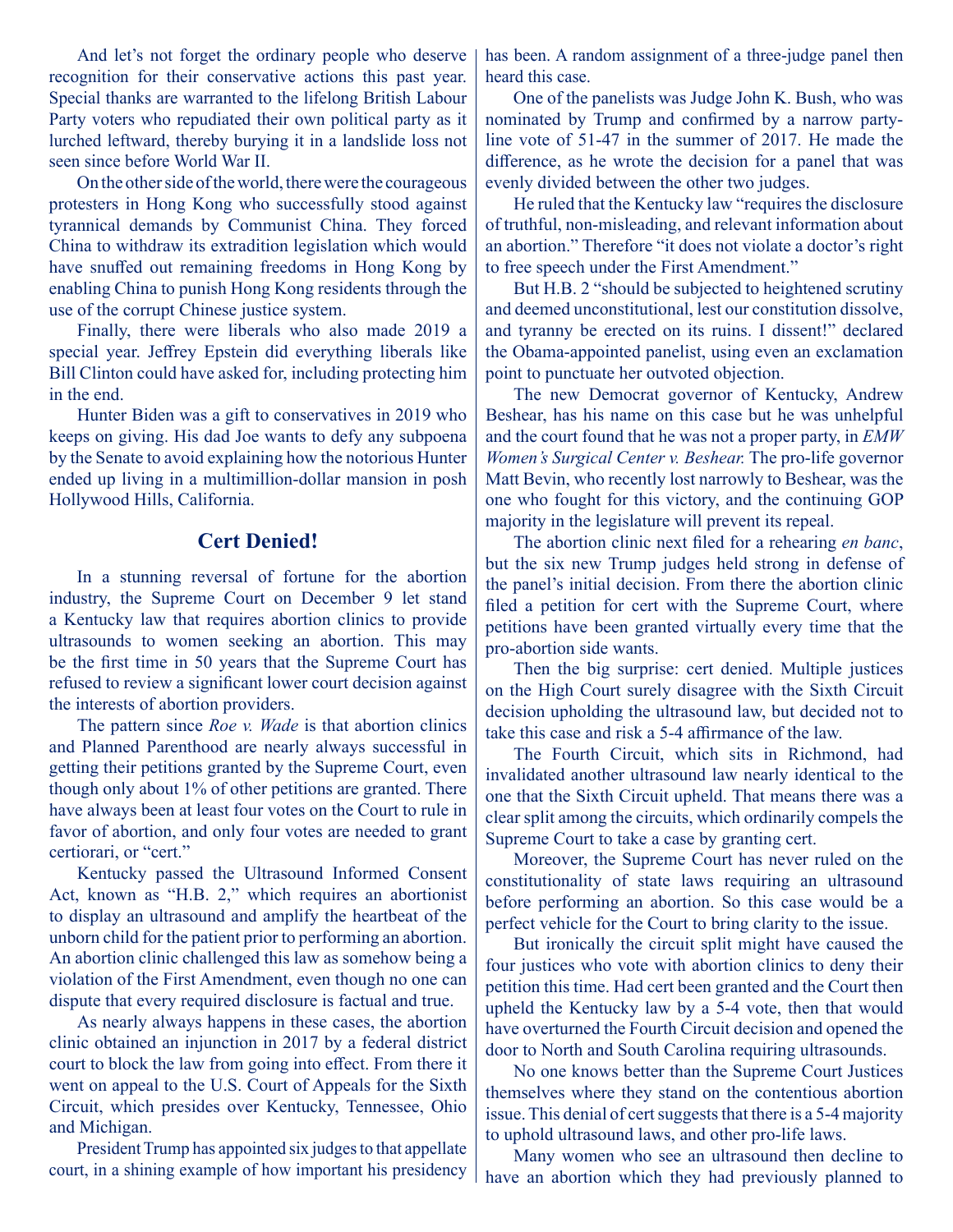have. A picture is worth a thousand words, which abortion clinics do not want their victims to see or hear.

 This bodes well for another case which the Court will decide in 2020, concerning the constitutionality of a Louisiana law prohibiting abortion unless the physician has nearby hospital privileges, which are necessary for handling complications.

### **Not Just Brexit**

 The political earthquake in the election across the Atlantic, where conservatives won in a landslide, has sent shock waves to the Democratic candidates for president here. Voters in the United Kingdom embraced Brexit and rejected socialism in handing the British Labour Party its worst defeat since before World War II.

But it is dubious that Brexit, which stands for Britain exiting the European Union, caused lifelong Labour Party voters to abandon the party of their ancestors for the first time. Rather, it is more likely that social issues are what drove the working class voters to send their elected officials to an early retirement.

 Like the Democratic Party here, the Labour Party has become controlled by the university elite and by big cities. Neither party represents the working class anymore, and by abandoning these voters the politically beneficial realignment became possible.

 As in the presidential election in 2016, the new ideological split is based on level of education and the starkly different social views which come from that. University professors supported Jeremy Corbyn with enthusiasm, just as they have supported the unjustified impeachment of President Trump.

 Corbyn's platform called for six years of free education for every adult, plus paid time in order to take courses. His pandering to universities and to students enrolled in them sounded similar to what leading Democratic presidential candidates have proposed here.

But this and other proposals come at the expense of Britain's working class, and they punished Corbyn for it. He lost the election in rural England and Wales, away from the university towns.

Adopting positions popular among the over-educated, Corbyn decried what he perceived as a lack of progress on LGBT+ issues. At the so-called PinkNews Awards ceremony, he thrilled the audience by emphasizing the pronouns by which he would like to be referred, and making that seem as important as his name itself.

A candidate's serious announcement of which pronouns to use in referring to him or her could have been a joke a few years ago in a Saturday Night Live skit. But Corbyn was completely serious, as was Elizabeth Warren in doing the same thing here.

All the Democratic presidential candidates have endorsed the Equality Act, which would render it illegal to use the wrong pronoun in the workplace. This has support among higher education, but not in rural areas where Corbyn lost his election and where Trump wins big over here.

 Corbyn went on to say at the PinkNews event that "the cuts since austerity came in have disproportionately affected LGBT communities, especially sexual and mental health services. That has to change," he declared.

While Jeremy Corbyn is often compared to Bernie Sanders, the more accurate comparison may be with progressiveslike Pete Buttigieg and Elizabeth Warren, who also announced "my pronouns" on Twitter. Rhodes Scholar "Mayor Pete," son of a leftwing university professor, recently attended a lavish fundraiser in billionaire-rich Napa Valley from which leaked photos outraged many Democratic voters.

Issues of transgenderism and abortion can cause a voter to abandon the party of his parents and grandparents. Churchgoing voters, of whom there are still many in Britain outside of the big cities, heard from their clergy that Corbyn was going too far in his calls for abortion-ondemand.

 Even the Church of England, which has historically been reluctant to wade into the abortion issue, pushed back on the extremism demanded by the Labour Party leaders running in this election. The Catholic Church in England also spoke out against the consequences if voters were to cast their ballots for the Labour Party.

 A public letter on behalf of the Church of England Bishops promised that they would "vigorously challenge any attempt to extend abortion provision beyond the current 24-week limit." Catholic bishops in Wales told voters to make respect for human life their top priority, after Labour Party leaders pledged to repeal current laws and replace them with unlimited access to abortion.

 In Wales alone, the Welsh Conservative Party took six seats in Parliament which had been held by the Labour Party. Gender politics played so often by Democrats in the United States was disproven in Wales, where three of the victorious conservative challengers were women.

 A 14-year-long leftwing incumbent in Wales, Madeleine Moon, was less than gracious about her defeat by another woman who is a political newcomer. She decried that her parliament district "Bridgend now has an MP with no political experience, other than three years on a parish council. We're in a huge mess in Bridgend."

 The Democratic presidential candidates here who parrot the social stances of Corbyn may feel the same angst amid their rejection by voters. The real "mess" is in liberal political parties which have allowed themselves to be taken over by university elites.